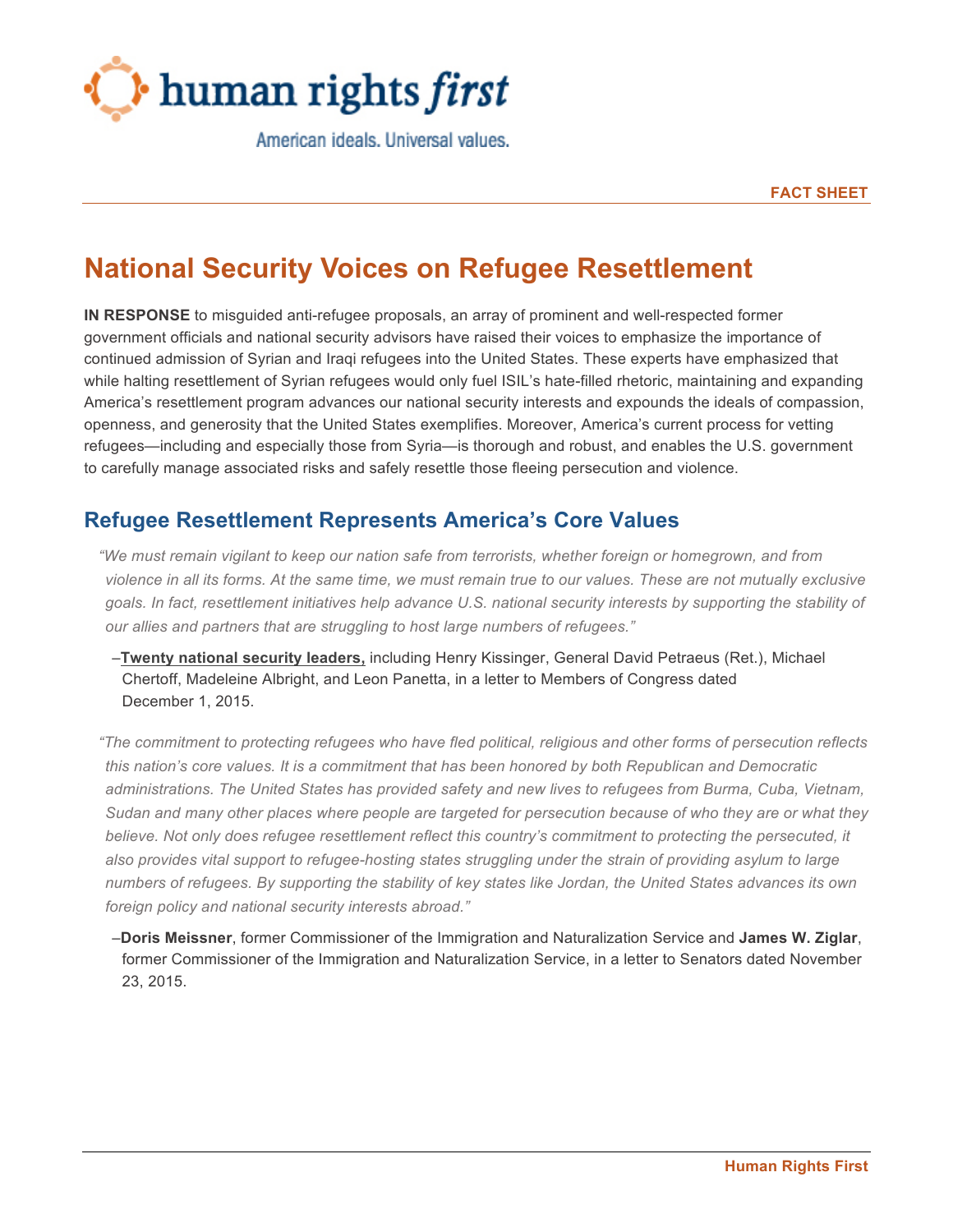## **Minimal Risks Associated with Admitting Refugees Are Meticulously Managed**

"The process that refugees undergo in order to be deemed eligible for resettlement in the United States is robust and thorough. They are vetted more intensively than any other category of traveler, and this vetting is *conducted while they are still overseas. Those seeking resettlement are screened by national and international intelligence agencies; their fingerprints and other biometric data are checked against terrorist and criminal* databases; and they are interviewed several times over the course of the vetting process, which takes 18-24 *months and often longer."*

–**Twenty national security leaders**, including Henry Kissinger, General David Patraeus (Ret.), Michael Chertoff, Madeleine Albright, and Leon Panetta, in a letter to Members of Congress dated December 1, 2015.

"The process for any refugee seeking entry to the United States reguires the highest level of scrutiny from a law *enforcement and national security perspective. The process takes place while the refugees are still overseas,* and it is lengthy and deliberate...[S]o long as [the refugee admittance process] is fully implemented and not diluted, it will allow us to safely admit the most vulnerable refugees while protecting the American people."

–**Michael Chertoff**, former Secretary of the U.S. Department of Homeland Security and **Janet Napolitano**, former Secretary of the U.S. Department of Homeland Security, in a letter to President Obama dated November 19, 2015.

"[P]retty much the last approach that any sensible ISIS terrorist would take would be to infiltrate the United States as a Syrian refugee. Here's why: first of all, the ISIS terrorist would have to travel to a refugee camp in a country like Jordan or Lebanon or Turkey, joining the 4 million other Syrian refugees outside Syria. Then he or she would have to be among those selected from the relatively tiny number of 23,000 refugees that the United Nations agency for refugees has flagged to the United States to be worthy for consideration to be admitted. Then he would have to be among the only 10,000 Syrian refugees the States is planning to admit next year. According to the U.S. State Department, the vast majority of those admitted are children, women and the sick and the elderly, while only 2% admitted to the States are "military age males" between 18 and 30. The mathematical odds of an ISIS terrorist getting into the States through the Syrian refugee program are therefore *miniscule."*

–**Peter Bergen**, a think-tank director, CNN national security analyst, and *New York Times* bestselling author of several books on Middle Eastern politics and affairs, in a CNN article dated November 21, 2015.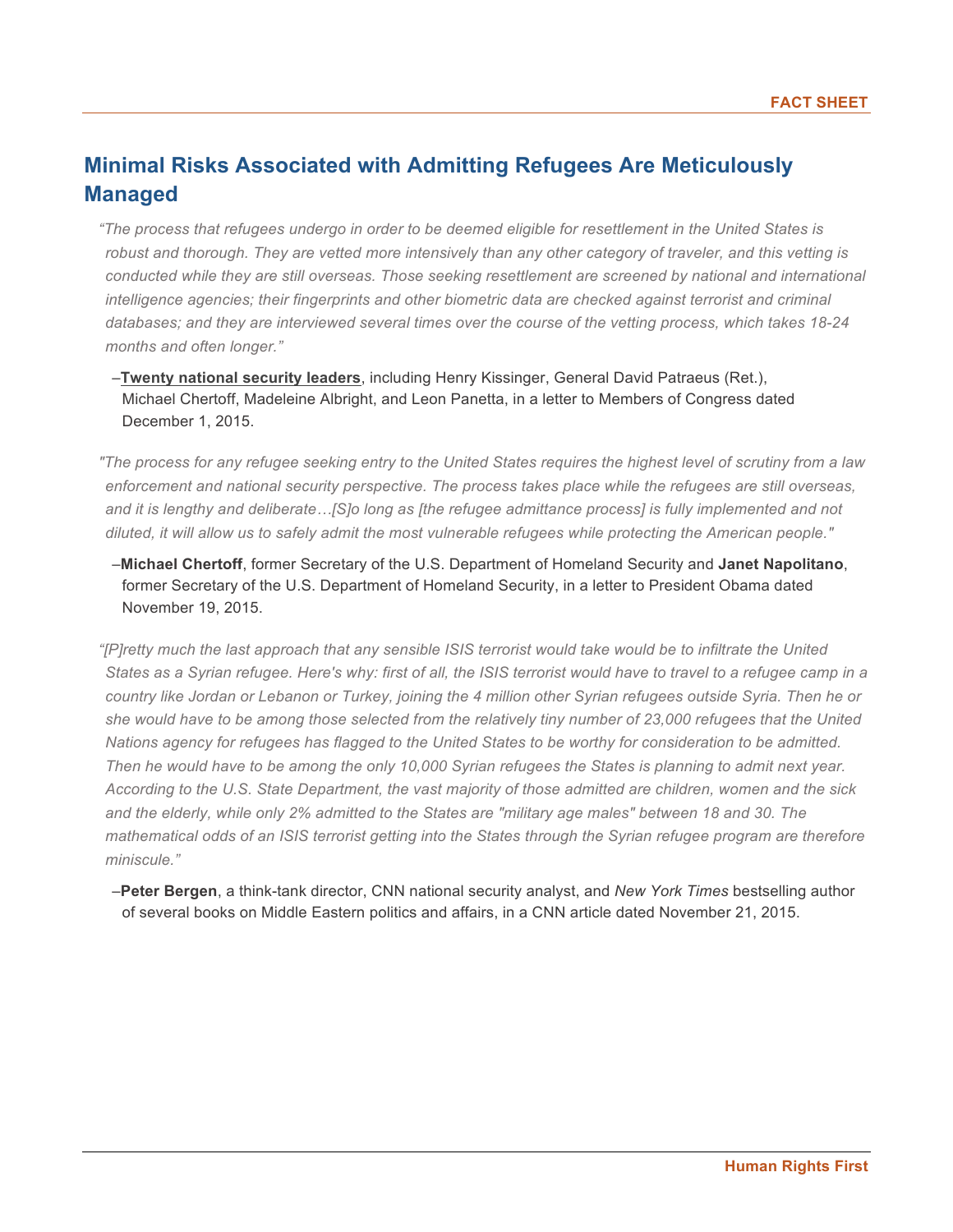"I think the critical point here is that when it comes to the refugee program, the ones we've used in the past and certainly with regards to Syrian refugees, there is really no program in the world that is as extensive as what *the United States does in terms of looking at the background information, the intelligence, the biographical* information...It includes interviews of each potential refugee, it includes biometric gathering, the process itself takes 18 to 24 months all told, and finally, a decision will be made at that time before anyone is let in. In terms of the populations that are being considered, remember that it is the most vulnerable populations in Syria...no *process can eliminate 100% every bit of risk."*

–**Matthew Olsen**, former Director of the National Counterterrorism Center, a national security analyst for ABC News, and a Harvard Law School lecturer, At a U.S. House of Representatives Homeland Security Committee meeting held on November 19, 2015.

"[T]he risk of refugee resettlement in terms of moving operatives into the US is low. It is an inefficient way to place operatives. Not only do the operatives have to wait 18-24 months, they have to be selected. We are selecting about 10,000 out of 2.1 million refugees in recognized UNHCR camps. That is a very small figure: they have no control over an operative being selected. And given the way we privilege the most vulnerable populations, it's highly unlikely they would be." He later said: "There is some risk [in settling refugees], but the *selection process significantly reduces the risk as well as the inefficiency of moving operatives in."*

–**Daveed Gartenstein-Ross** assured Congress that the risk of ISIS operatives entering the United States as refugees is slim, in testimony before the U.S. Senate Committee on Homeland Security and Governmental Affairs on November 19, 2015.

"We have to conceptualize our idea of safety different [sic]. It is about minimizing risk, maximizing our protection and maintaining a vigorous first response capability. It's not simple, but that is how we need to think about how our homeland security is. We've never had a nation with no risk, and we delude ourselves to think that we can be a nation that can perfectly protect ourselves...We will always be vulnerable, and the truth is we choose to be that way. This is Juliette Kayyem. I am the daughter of Lebanese immigrants who came to this country: a *country that embraced them. That is what keeps America safe."*

#### –**Juliette Kayyem** concluded, In a November 19, 2015 podcast on world security after the November 2015 Paris attacks.

"Americans should feel confident in our system, our process of not just screening, [but] our intelligence, our *capabilities…Can anyone give a 100 percent guarantee? No. We are the most open, transparent, mobile* society in the world...When you start to allow your rights to be eroded or based on security or any other *excuse, it's going to be difficult to ever get them back."*

–**Chuck Hagel, f**ormer U.S. Secretary of Defense and former U.S. Senator, in a mid-November 2015 interview with the *World Herald*.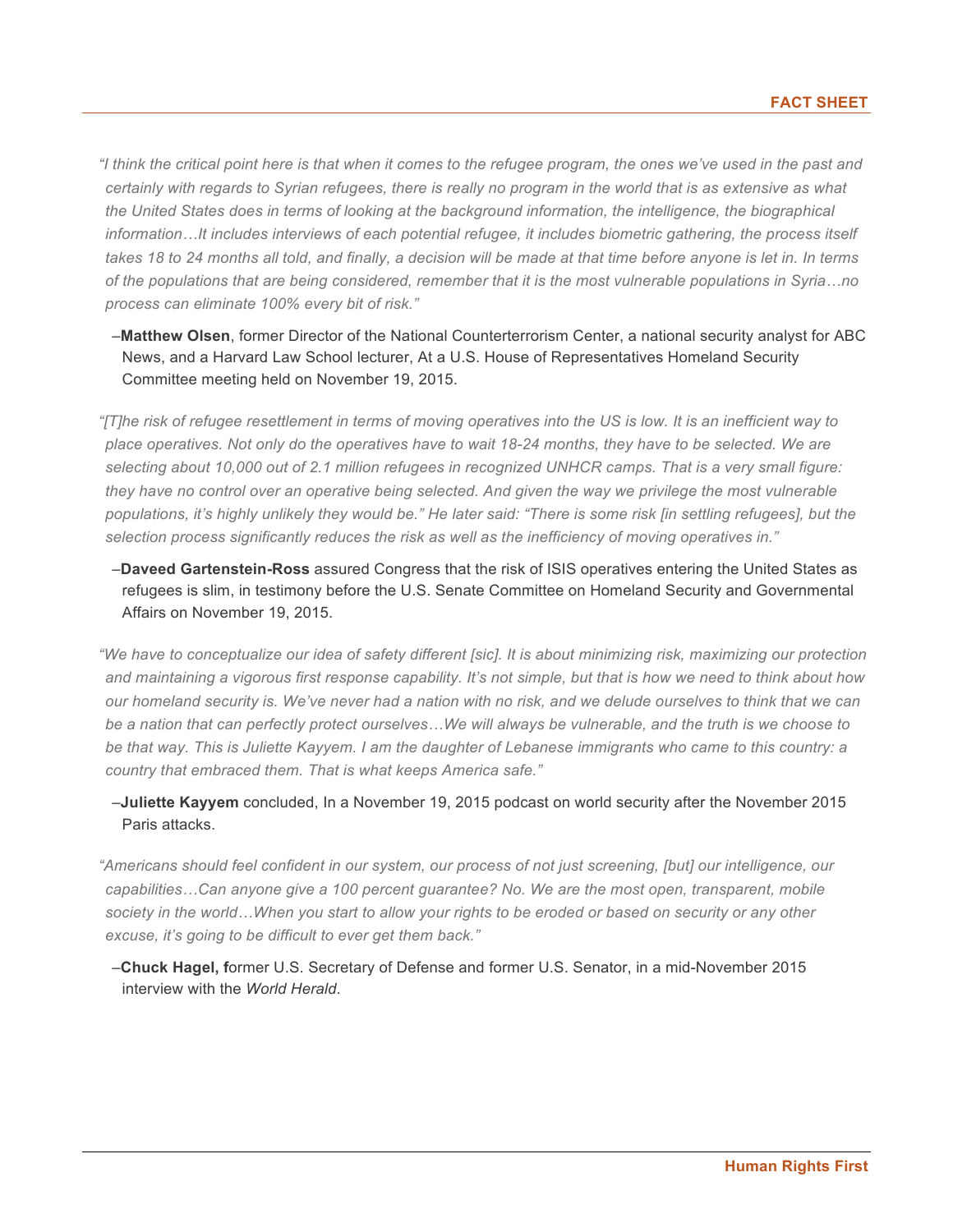## **Refugee Resettlement Advances National Security Interests**

*"Increased assistance [to those seeking refugee resettlement] would protect the stability of a region home to U.S. allies, including Jordan, NATO's Turkey and Lebanon, all of which are hosting refugees. The infrastructure—water, sewage, medical care and education—of these states is overwhelmed. A major* resettlement and aid initiative can relieve that strain. But left unaddressed, the strain will feed instability and *trigger more violence across the region, which will have consequences for U.S. national security."*

#### –**Ryan Crocker**, former U.S. Ambassador to several Middle Eastern countries and current Dean of the George Bush School of Government & Public Service at Texas A&M University, in a November 17, 2015 op-ed in the *Wall Street Journal*.

"I have argued for a substantial increase in Syrian refugees admissions after thorough vetting. This blunts the Islamic State narrative that we are the enemies of Arabs and Muslims and increases our leverage with others to do more either on resettlement or financially. It is a way that I believe we can start to pull Arab and Muslim states more towards us to have that serious conversation that we badly need to have; what the future of the *area is as we look ahead."*

–**Ryan Crocker,** at a U.S. Armed Service Committee Hearing on November 18, 2015.

"To not bring the [Syrian] refugees in, right, you leave these people in desperate circumstances and you see the battlefield [sic] that are the refugee camps to the recruitment of ISIS [and] al Qaeda over the long term. And you leave that -- those soldier [sic] - those potential new recruits to our children and grandchildren to fight *generations later…These people are fleeing ISIS and they represent a real opportunity at gathering human intelligence as you take them in."*

–**Fran Townsend**, former Assistant to President George W. Bush for Homeland Security and Counterterrorism and former Chair of the Homeland Security Council, In a "Face the Nation" interview on November 22, 2015.

"France does not have a refugee problem, it has a France problem. England does not have a refugee problem, it has a British problem...one of the reasons why the United States has been so successful in minimizing *radicalization in our own country…is because we have been committed to resettlement process, assimilation, accepting people."*

–**Juliette Kayyem**, former Assistant Secretary for Intergovernmental Affairs at the Department of Homeland Security and a current faculty member at Harvard's Kennedy School of Government, on a November 18, 2015 WBGH newscast.

"Some four million refugees have fled Syria. They are largely in Turkey, Jordan and Lebanon. France, still reeling from the terrorist attacks, announced that it would take 30,000 more Syrian refugees over the next two *years. Germany has taken nearly one million. President Obama had only committed to take 10,000 between now and October 2016, and a bill passed by the House of Representatives would make it effectively* impossible for the United States to take any. The message that sends to American allies is stark: We don't want these people; you have to deal with them and we won't help you. Sadly, that message would play into the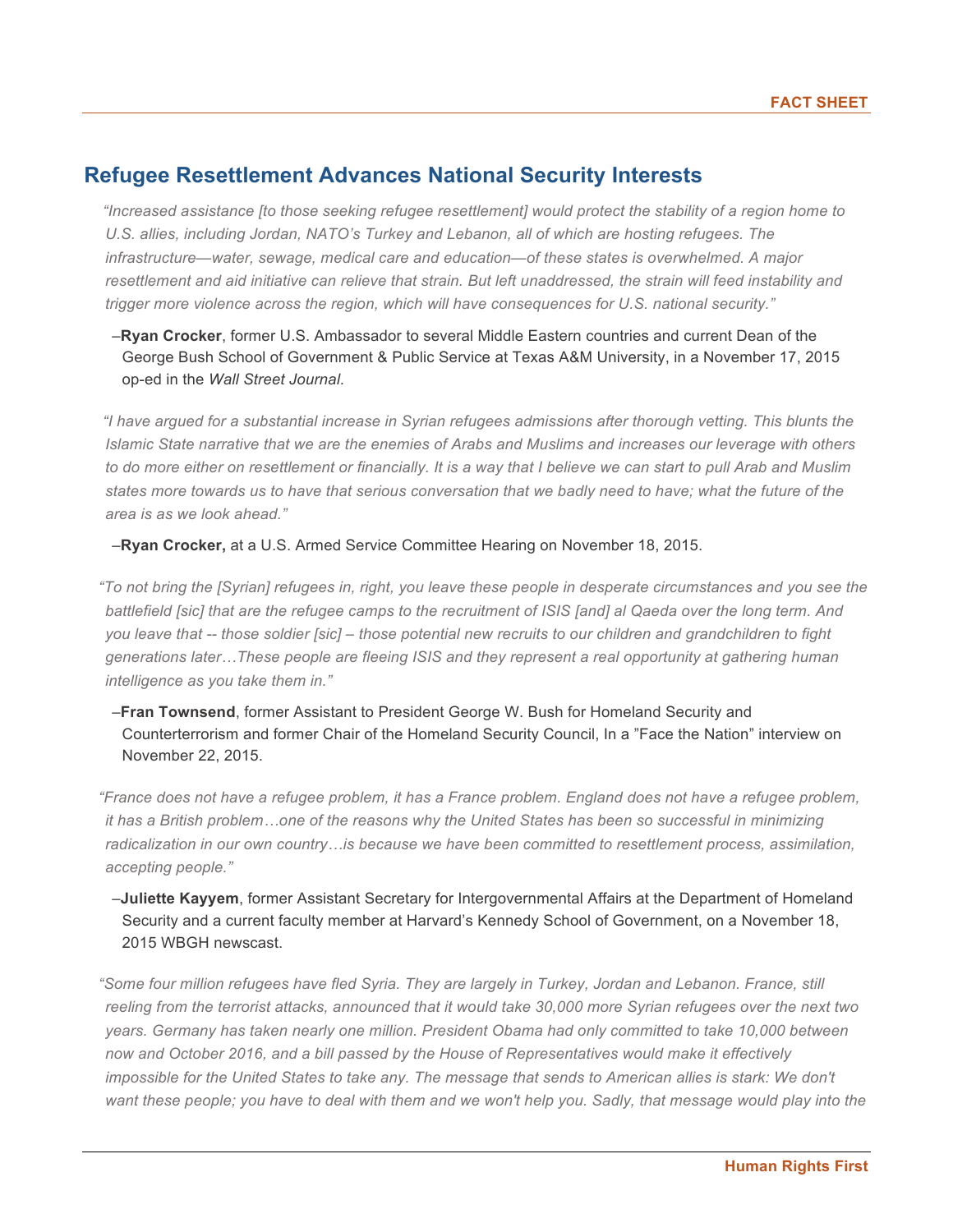narrative of a fearful, inconsistent and self-serving America that has built up over a decade and a half of *extraordinary rendition, torture, drone strikes and mass surveillance. Accepting more refugees wouldn't single*handedly fix the United States' image in the world, but it would counter some of the damage done, while also *laying necessary groundwork for a collective strategy to end the Syrian war."*

–**Dr. Jacob Parakilas**, Assistant Project Director for the U.S. Project at Chatham House, in a December 3, 2015 Chatham House article.

### **Halting Resettlement of Refugees Serves ISIS's Interests**

*"Refugees are victims, not perpetrators, of terrorism. Categorically refusing to take them only feeds the* narrative of ISIS that there is a war between Islam and the West, that Muslims are not welcome in the United States and Europe, and that the ISIS caliphate is their true home. We must make clear that the United States rejects this worldview by continuing to offer refuge to the world's most vulnerable people, regardless of their *religion or nationality."*

–**Twenty national security leaders,** including Henry Kissinger, General David Patraeus (Ret.), Michael Chertoff, Madeleine Albright, and Leon Panetta, in a letter to Members of Congress dated December 1, 2015.

*"A backlash against the refugee population [in Europe] serves their [ISIL's] interests in a number of* ways...Having this wedge driven, where [ISIL] is able to intensify the backlash against refugees might help *with recruiting efforts by extremists to recruit among the refugee population."*

–**Daveed Gartenstein-Ross**, a senior fellow at the Foundation an adjunct assistant professor at Georgetown University's security studies program, in a November 17, 2015 post on the website of the Foundation for Defense of Democracies.

"I don't know how the United States can say no to people pouring out of [Syria] given the horror of what's taken place and given our contribution to that horror...And listen, some of the voices that are out there are playing right into ISIS's hands. When we talk about, 'Let's only take Christians,' that's a horrific statement. That's what *ISIS wants. ISIS wants fragmentation between Muslims and non-Muslims. That's an irresponsible statement to* make. We are a country with Muslims in it. Why wouldn't we welcome Muslims and others from around the world, like we've always done, who are being persecuted? We didn't care about their religion or nationality. We cared that they were humans who were running from suffering and death, and there were homes for people like that in America. Come on, this is America! We can do this. We're smart enough to figure out how bring *thousands of people into this country and make sure they're not going to hurt us."*

–General **Jack Keane** (Ret.), former Chief of Staff and Vice Chief of Staff for the U.S. Army and current national security advisor for *Fox News*, at a November 18, 2015 U.S. House of Representatives Committee Homeland Security meeting on radicalism around the world.

"It is important for the United States to demonstrate to Sunni Muslims that this is not a confrontation between the West and Sunni Islam. It is a confrontation of the civilized world...It is important to defeat the persistent Islamic State narrative that this is the West (crusaders) against the true faith." He later stated: "[I]t [increasing